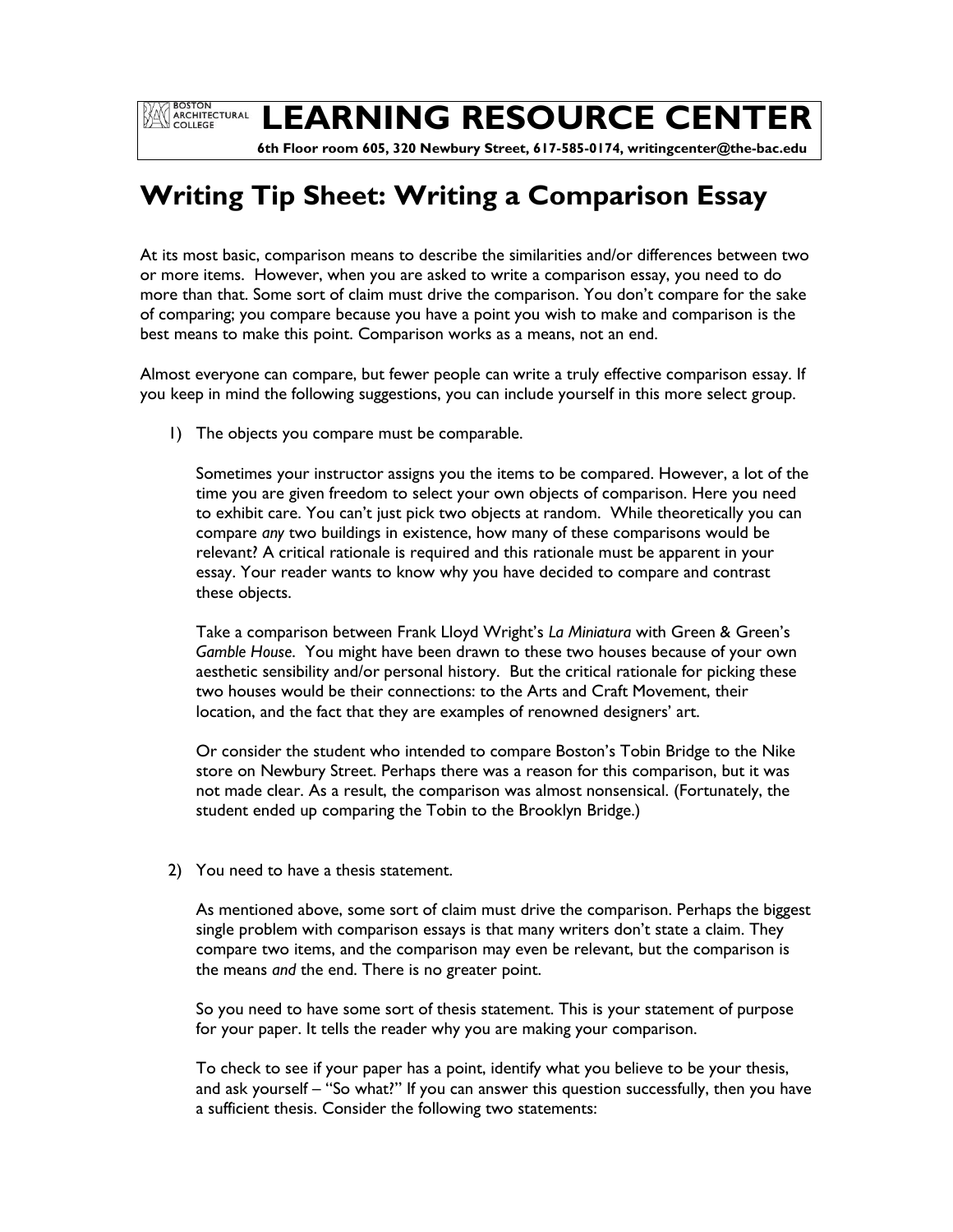Weak: The Brooklyn and Tobin Bridges are both bridges that cross rivers. (*Does this really pass the "So what?" litmus test? You are just stating a fact! This is not a thesis.)*

Stronger: By examining the design of the Tobin and Brooklyn Bridges we can see where the Tobin's builders went wrong and left us with a monstrosity crossing the Mystic River. *(Here there is a clear point).* 

Another thing to keep in mind with your thesis is not to just state your intentions, but to actually make a claim.

Weak: I will compare *La Miniatura* and the *Gamble House*. *(This just tells the reader what you want to do, not why you are doing it.)*

Stronger: Frank Lloyd Wright's *La Miniatura* and Green and Green's *Gamble House* emphasize the interaction of the family unit. *(Here a point is being made. The fact that you are making a comparison is implicit in this claim. Trust that your reader will understand that.)*

For more about this topic, please see the tip sheet "Thesis Statements."

3) Make sure the body of the paper supports the thesis.

It can be relatively easy to come up with a claim to serve as your thesis. It can also be easy to come up with a series of comparison points. What is less easy, however, is making sure these comparison points *connect back* to your thesis.

For instance, consider the previous example about the Tobin Bridge vs. the Brooklyn Bridge. This student might discuss the types of bridges they are. He might say: "The Tobin Bride is a cantilevered truss while the Brooklyn Bridge is a classic suspension bridge."

This is fine as a comparison point, but he can't just stop there. He needs to connect the point back to his thesis (the Tobin is a "monstrosity") and make these observations refer to his claim.

Don't assume the reader will automatically understand the full import of your comparison points. You may state that two interiors use the same lighting, and you may provide a fair amount of detail to show the reader the two spaces. However, also make sure you explain the significance of the fact that they share this characteristic. Why is it important? Why does it matter? How does this information support your overall thesis? Just listing detail is not enough. You need to make sure the reader makes the connections.

4) Provide clear context for the reader.

This may seem self-evident but be sure to clearly introduce the items being compared before you begin comparing them. You would be surprised at how many people start throwing out comparison points without even making an announcement as simple as this. By the end of your introduction, your reader should know what is being compared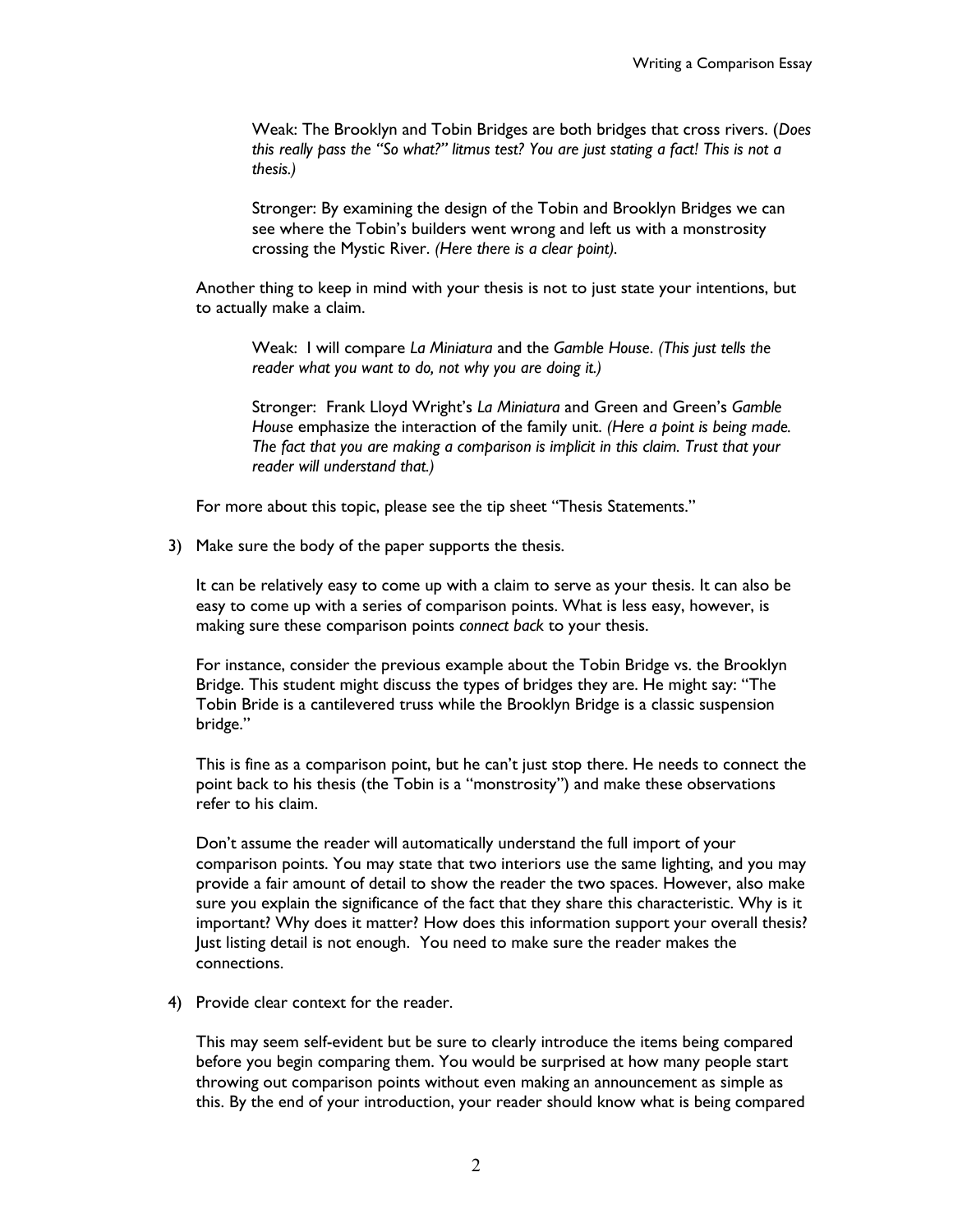and why the comparison is being made (the latter being your thesis). If you do not provide this information, you are *not* being reader friendly. If your reader does not understand your essay, you have no one to blame but yourself.

5) Be consistent in how you structure your essay.

What you discuss for one item must be discussed for the other. This means that you are consistent in how you lay things out in the paper. Comparison essays by their very nature are "parallel."

There are three primary structures you can adopt when comparing, and all three require consistency.

### Grouping/Chunking

When employing this structure, you discuss each item separately in its entirety. You "chunk" the information together. However (as mentioned above), the sections should have a parallel structure. If, in your discussion of *La Miniatura*, you talk about ornamentation first and fireplaces last, then for the *Gamble House*, you should talk ornamentation first and fireplaces last.

In some ways, chunking is the easiest structure to employ—there is no need to juggle two items in one paragraph. For short essays it may be the structure of choice. However, chunking cannot sustain a long essay because if you go on for more than one or two pages, there is just too much information for the reader to keep in mind. Plus essays that use the chunking structure, unless you employ careful transitions, can feel like two separate papers.

Here is what this structure looks like in outline form:

Introduction w/ thesis Body: Make comparison Item A - Discuss Item A completely, no overlap with B (provide concrete examples) Item B - Discuss Item B completely, no overlap with A (provide concrete examples) Conclusion

#### Point-by-Point

In this set up, you make a point first, then discuss BOTH objects being compared. For instance in the *La Miniatura*/*Gamble* comparison, your first comparison point might be about fireplaces. You might look at the height of the chimneys in both structures, then discuss both structures at the same time. You may discuss both in the same paragraph, or you may find it necessary to have separate paragraphs for each. (This depends on how much information you provide.)

When you have finished your first point, move on to your second, again discussing both items.

Parallel structure/consistency is again important here. If you discuss item A in your first point, don't suddenly reverse order and discuss item B first in your second point (unless you can give a good reason). Whether you realize it or not, the order you present